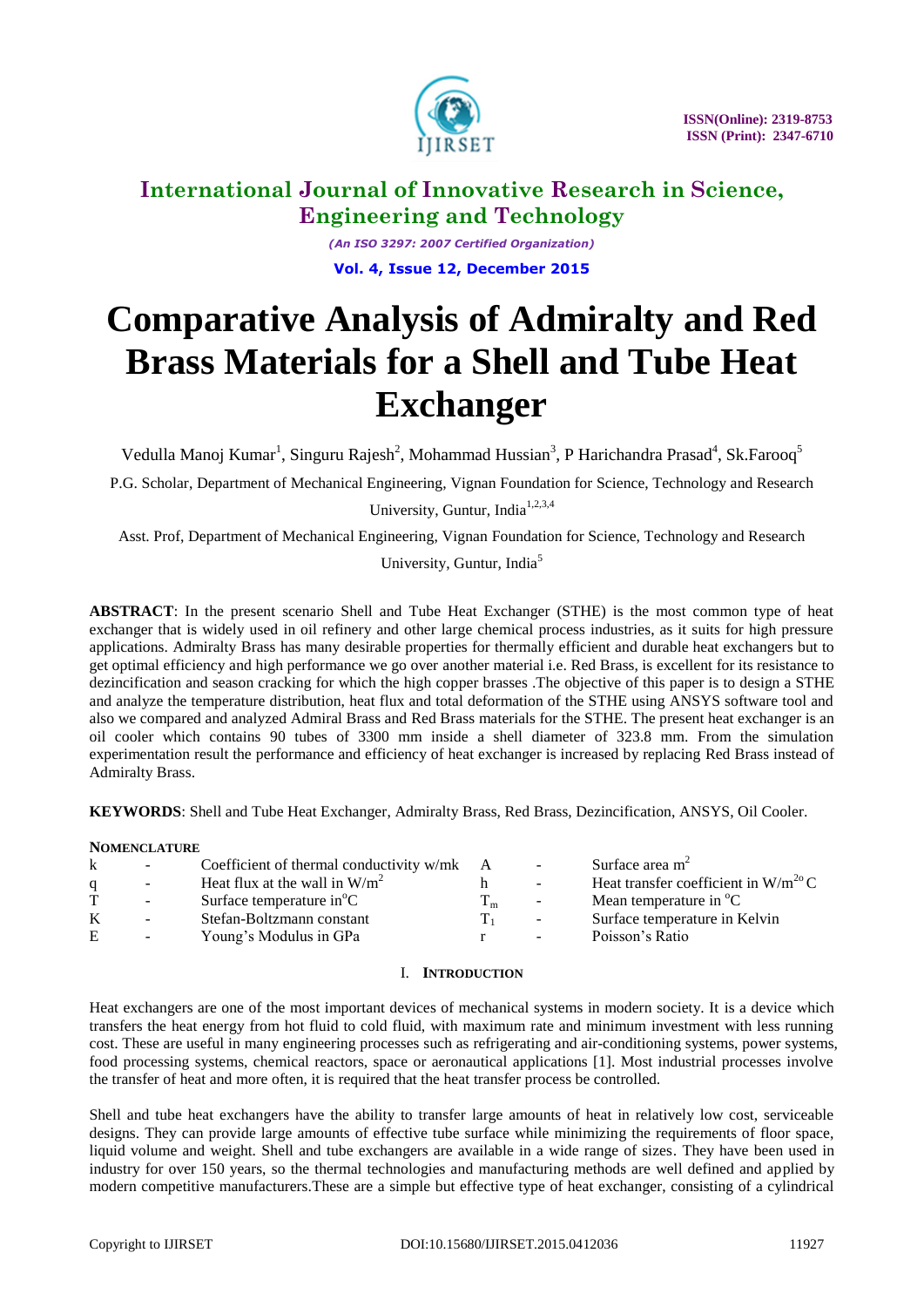

*(An ISO 3297: 2007 Certified Organization)*

### **Vol. 4, Issue 12, December 2015**

shell which contains a bundle of tubes. In most applications the hot fluid flows over the outside of the tubes and the coolant flows through the tubes exchanging the heat between the thermally conductive materials used in the heat exchanger design. The flexibility of the design means that STHE s provide an ideal cooling solution for a variety of Marine, Hydraulic, Rail, Industrial and other applications [2].

Shell and tube type heat exchangers are the most versatile and suitable for almost all applications, irrespective of duty, pressure and temperature. This type exchanger consists of a cylindrical shell containing a nest of tubes that run parallel to the longitudinal axis of the shell and are attached to perforated flat plates called tube sheets at each end. There are a number of perforated plates, through which the tube passes called as baffles. This assembly of tubes and baffles is called a tube bundle and is held together by tie rods and spacer tubes for spacing the baffles. This type of heat exchangers have been widely used in power plant, air conditioning, chemical plant, oil refineries, sewage treatment plant, petrochemical plant and other chemical processes. They are used extensively as process heat exchangers in the petroleum-refining and chemical industries; as steam generators, condensers, boiler feed water heaters and oil coolers in power plants; as condensers and evaporators in some air-conditioning and refrigeration applications; in waste heat recovery applications with heat recovery from liquids and condensing fluids; and in environmental control [3-4].

Most of the ordinary heat exchangers are classical shell and tube heat exchangers, which are designed in the 1930s. As its name implies, STHE consists of a bundle of parallel tubes inside a shell and it is the most common type of heat exchanger. The schematic diagram of a common designed STHE is given in Fig.1.



Fig.1. Major Components of Typical Shell and Tube Heat Exchanger

As shown in above figure, one fluid flows through a number of tubes, and the other fluid with different temperature flows over the shell but outside the tubes to transfer heat through the tube walls. The two fluids are separated by the tube walls so that they never mix. Due to this design, a large numbers of tubes are used to enlarge the heat transfer area and transfer heat efficiently. In a word, it is an efficient way to use waste heat in order to conserve energy [5]. In this paper we have used finite element method for discritization of complex elements [6].

## II. **LITERATURE REVIEW**

The present study is taken up with the major objective of obtaining optimal thermal performance at shell and tube side and consequent achievement of hike in heat transfer by design and simulation of STHE.

**Rajeev Mukherjee** [7] provided overall idea to design optimal STHE. The optimized thermal design can be done by sophisticated computer software however a good understanding of the underlying principles of exchanger designs needed to use this software effectively.

**K. C. Leong et.al** [8] has proposed software for the thermal and hydraulic design of shell and tube heat exchangers with flow- induced vibration checks has been developed in a Windows-based Delphi programming environment. Its user-friendly input format and excellent colour graphics features make it an excellent tool for the teaching, learning and preliminary design of shell and tube heat exchangers. Design methodology is based on the open literature Delaware method while flow-induced vibration calculations adhere closely to the methodology prescribed by the latest TEMA

.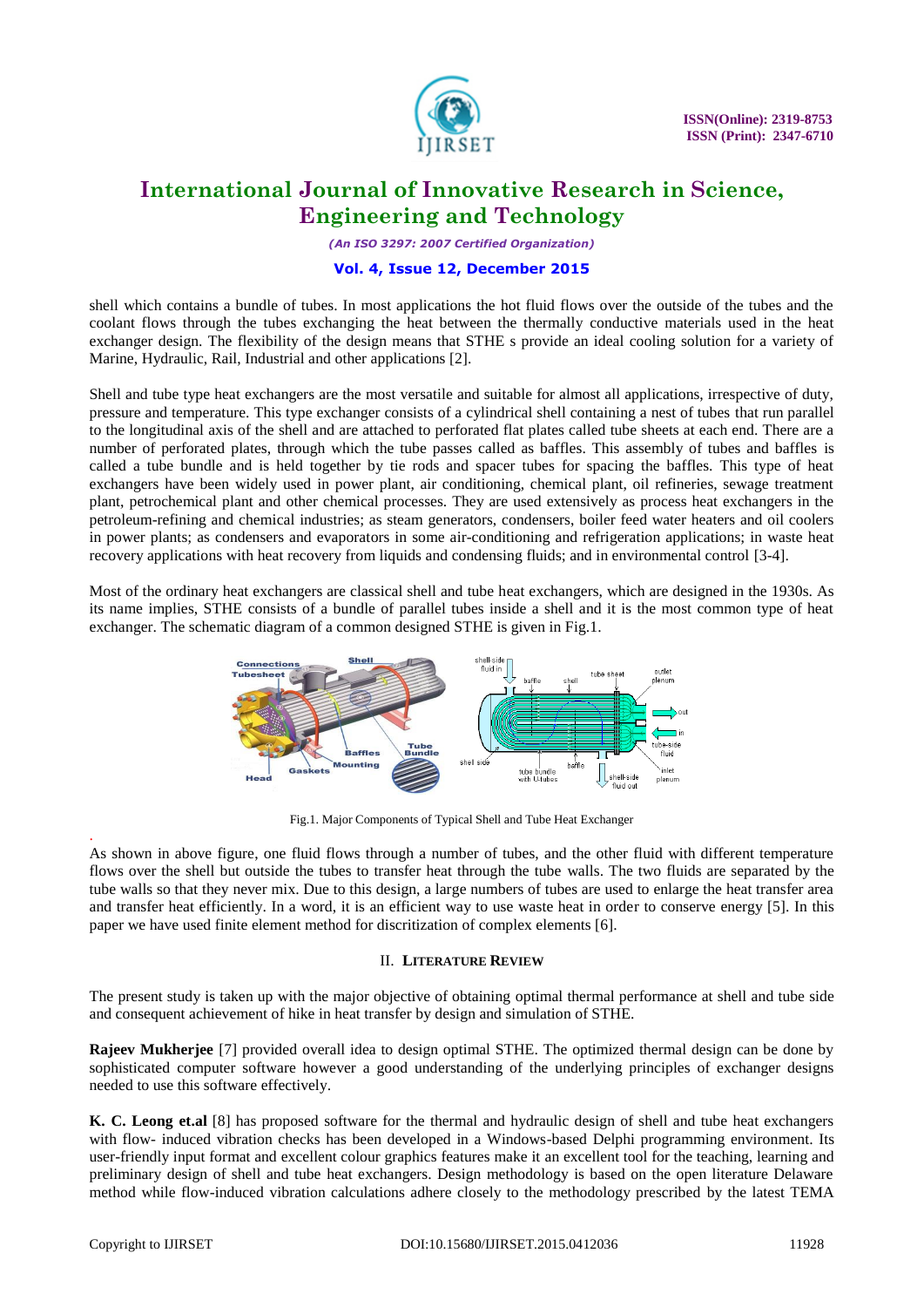

*(An ISO 3297: 2007 Certified Organization)*

# **Vol. 4, Issue 12, December 2015**

standards for industry practice. It is hoped that the software will bridge the gap between the teaching of engineering fundamentals and the existing industry practice of shell and tube heat exchanger design.

**A.Gopi Chand et.al** [9] has proposed a simplified model for the study of thermal analysis of shell-and-tubes heat exchangers of water and oil type .This paper shows how to do the thermal analysis by using theoretical formulae and for this they have chosen a practical problem of counter flow STHE of water and oil type, by using the data that come from theoretical formulae, they designed a model of STHE using Pro-E and done the thermal analysis by using FLOEFD software and comparing the result that obtained from FLOEFD software and theoretical formulae. For simplification of theoretical calculations they have also done a MATLAB code which is useful for calculating the thermal analysis of a counter flow of water- oil type STHE. The result after comparing both was that they were getting an error of 0.023 in effectiveness.

**Paresh Patel and Amitesh Paul** [10] had performed thermal analysis of shell and tube type heat exchanger using ANSYS and CFD analysis has been carried out for different materials like steel, copper and aluminium and on the basis of results obtained they have described which material gives best heat transfer rates. Sometimes an image may contain text embedded on to it. Detecting and recognizing these characters can be very important, and removing these is important in the context of removing indirect advertisements, and for aesthetic reasons.

**Hari Haran et.al** [11] proposed a simplified model for the study of thermal analysis of shell and tube type heat exchangers of water and oil type is proposed. This paper shows how to do the thermal analysis by using theoretical formulae and for this they have chosen a practical problem of counter flow STHE of water and oil type, by using the data that come from theoretical formulae and they designed a model of STHE using Pro-E and done the thermal analysis by using ANSYS software and comparing the result that obtained from ANSYS software and theoretical formulae. For simplification of theoretical calculations they have also done a C code which is useful for calculating the thermal analysis of a counter flow of water-oil type STHE. The result after comparing both was that they were getting an error of 0.0274 in effectiveness.

## III. **PROBLEM FORMULATION**

In this paper we are concerned with the study of heat transfer capabilities of various thermal materials that are generally used for shells, tubes or baffles of shell and tube type heat exchanger. The fact which is noticeable is that the purpose of heat exchange can be done through any moderate conductor of heat. However, the study of material properties becomes necessary when we have to exchange a large amount of heat within a minimum stipulated time in order to meet out process and production standards as well as to secure the time economy. Under these circumstances it is inevitable to ensure the good heat transfer capabilities of the materials. Here we are considering two materials viz. Admiralty Brass (composition is copper -  $69\%$ , zinc -  $30\%$ , tin -  $1\%$ ) and Red Brass. (Composition is copper -  $85\%$ , zinc - $5\%$ , tin -5%, lead - 5 %). Finally we are going to compare analytical results with experimental results and select the most suitable one.

## IV.**METHODOLOGY**

The physical model of STHE was developed by taking design data from previous authors [12-13] and static structural and thermal analysis was done by using Pro-E&ANSYS.

| S.No | Design Data $(s)$       | Value(s)                |
|------|-------------------------|-------------------------|
| ı.   | Quantity of water       | $50m^3/hr$              |
| ۷.   | Quantity of oil         | 14.75m <sup>3</sup> /hr |
| c.   | Water inlet temperature | 33c                     |
| 4.   | Oil outlet temperature  | 45c                     |

| Table 1: Design Data for Shell and Tube Heat Exchanger |  |
|--------------------------------------------------------|--|
|--------------------------------------------------------|--|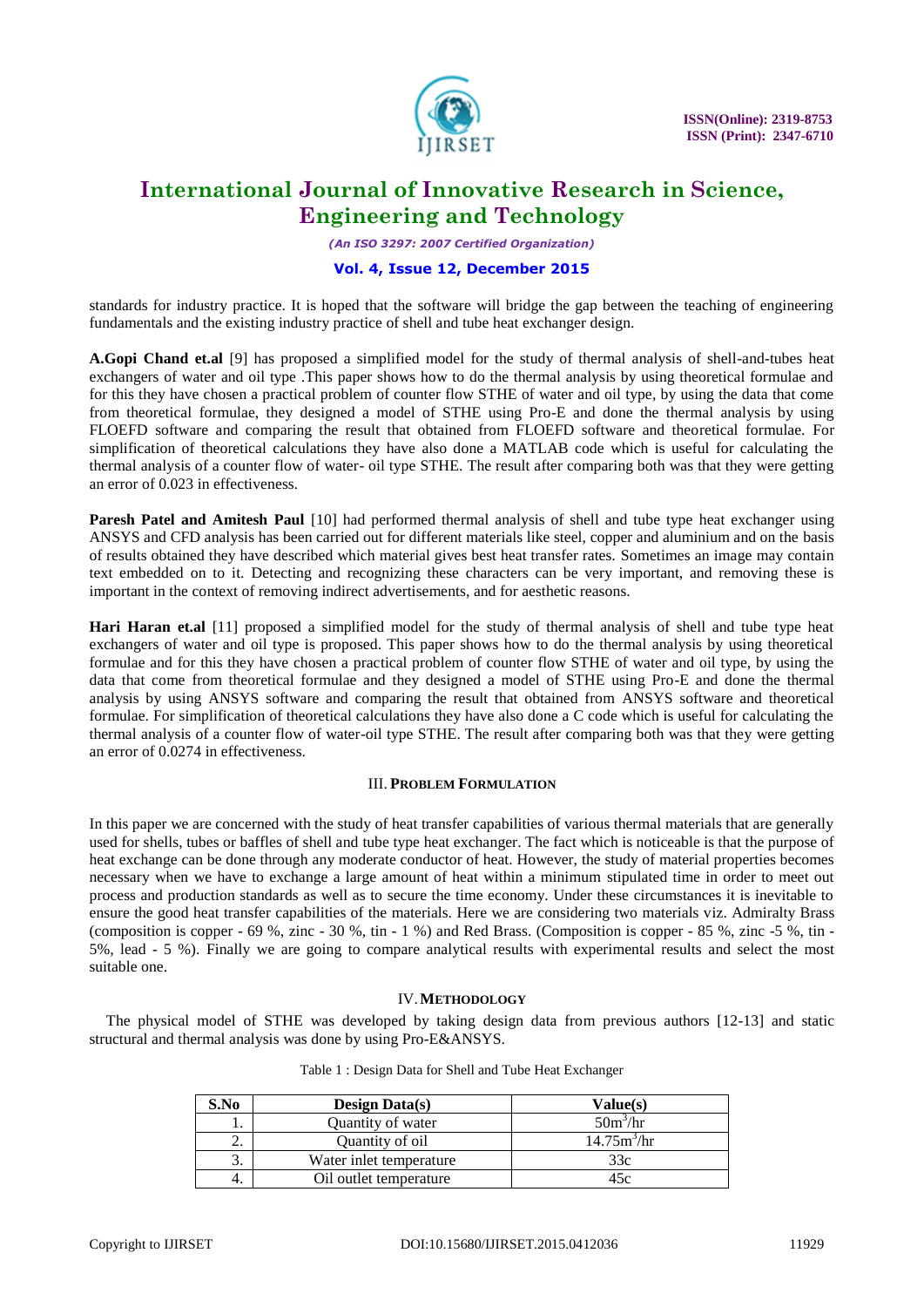

*(An ISO 3297: 2007 Certified Organization)*

# **Vol. 4, Issue 12, December 2015**

| 5.  | Allowable pressure drop on water side | $0.6 \text{ kg/cm}^2$                     |
|-----|---------------------------------------|-------------------------------------------|
| 6.  | Allowable pressure drop on oil side   | $0.6 \text{ kg/cm}^2$                     |
| 7.  | Fouling factor on water side          | 0.0004 hr-m <sup>2_0</sup> c/kcal         |
| 8.  | Fouling factor on oil side            | 0.0002 hr-m <sup>2_0</sup> c/kcal         |
| 9.  | Thermal conductivity of tube material | 66 BTU/hr-ft <sup>2 0</sup> F (From TEMA) |
| 10. | Number of tubes                       | 90                                        |
| 11. | Number of tube passes                 | 2                                         |
| 12. | Length of tube                        | $3.300 \text{ m}$                         |
| 13. | Outside diameter of the tube          | 0.01905m                                  |
| 14. | Thickness of tube                     | 0.00165m                                  |
| 15. | Inside diameter of tube               | 0.01575m                                  |
| 16. | Tube pitch                            | 0.0254m                                   |
| 17. | Number of baffles                     | 33                                        |
| 18. | Baffle cut                            | 22%                                       |
| 19. | <b>Baffle</b> thickness               | 0.006m                                    |
| 20. | Shell inside diameter                 | 0.307m                                    |
| 21. | Shell outside diameter                | 0.3238m                                   |
| 22. | Shell thickness                       | 0.0084m                                   |
| 23. | Baffle spacing                        | 0.086m                                    |

## V. **MODELLING AND ANALYSIS OF SHELL AND TUBE HEAT EXCHANGERS**

## **Modelling of Heat Exchanger Using Pro-E:**

In the present paper, the components of heat exchanger are modelled using part drawing features and then using assembly modules, the assembly of the heat exchanger is generated as in the Fig.2.After generating the model we have put those parts under the below stated thermal & static structural loading conditions and solved out the same under steady state thermal simulation.



Fig 2. 3-D modeled Shell and Tubes of STHE

# VI.**EXPERIMENTAL RESULTS**

#### **Thermal and Structural analysis on Shell**

Fig. 3 and 4 depicts the results of static structural and thermal analysis was done on shell and we have observed maximum Equivalent stress, Normal stress in X-axis, Normal stress in y-axis ,Normal stress in z-axis,Shear stress in XY plane , Shear stress in YZ plane, Total Deformation and Temperature Distribution.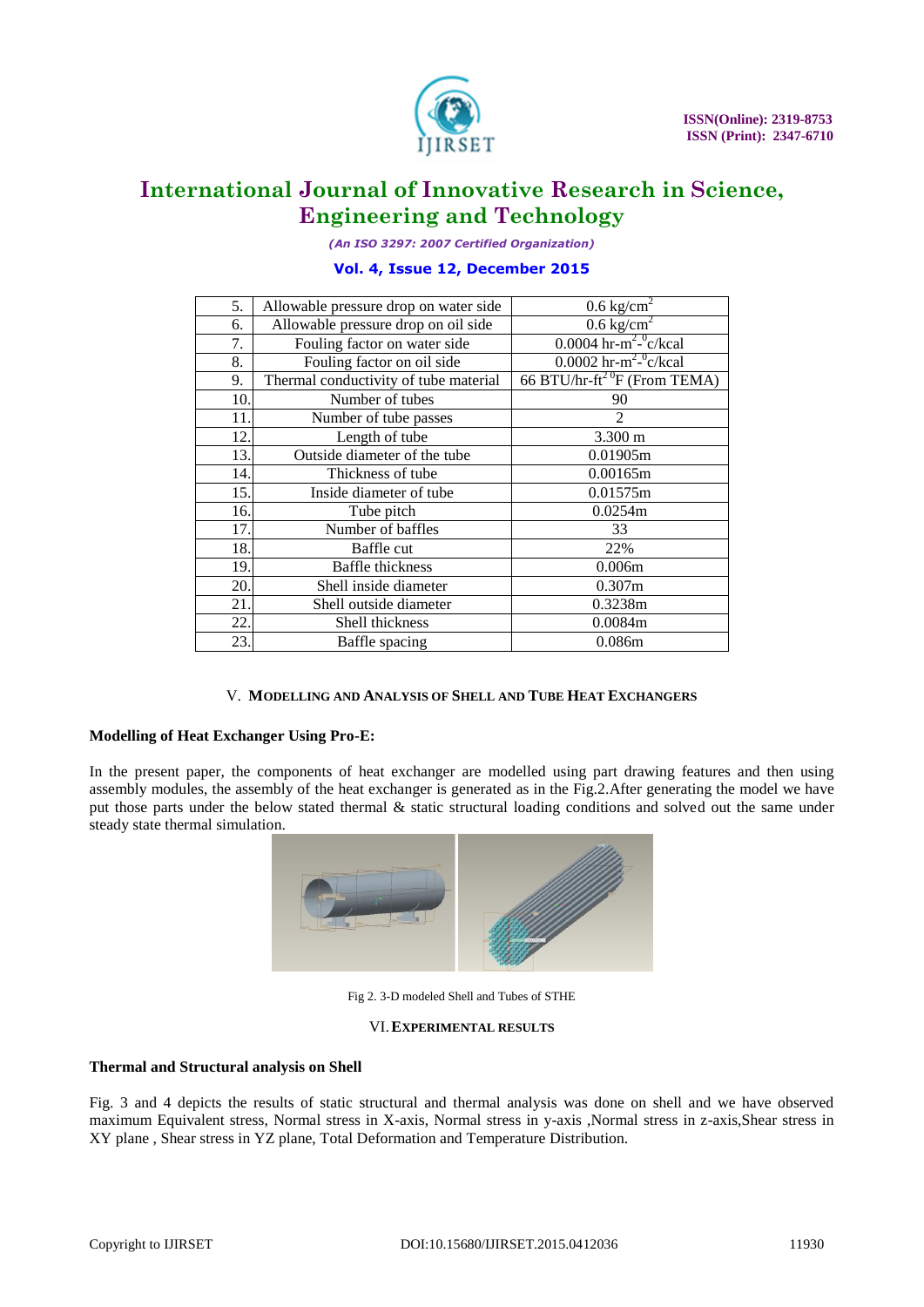

*(An ISO 3297: 2007 Certified Organization)*

**Vol. 4, Issue 12, December 2015**



Fig. 3. Static Structural Analysis on Shell (a) Geometry (b) Equivalentstress (c) Normal stress in X-axis (d) Normal stress in y-axis (e) Normal stress in z-axis



Fig. 4. Static Structural and Thermal Analysis on Shell (a) Shear stress in XY plane (b) Shear stress in YZ plane (c) Total deformation (d) Temperature distribution

From the Thermo-mechanical analysis on the shell was conducted and it was found that the developed stresses are with in the safe stress zone. Hence there is no need to change the shell. The efficiency of the Heat Exchanger depends upon the tubes and hence modifications are done for the tube efficiency can be increased either by changing tube dimensions or tube material. Here we will replace the original material that is Admiralty Brass with Red Brass.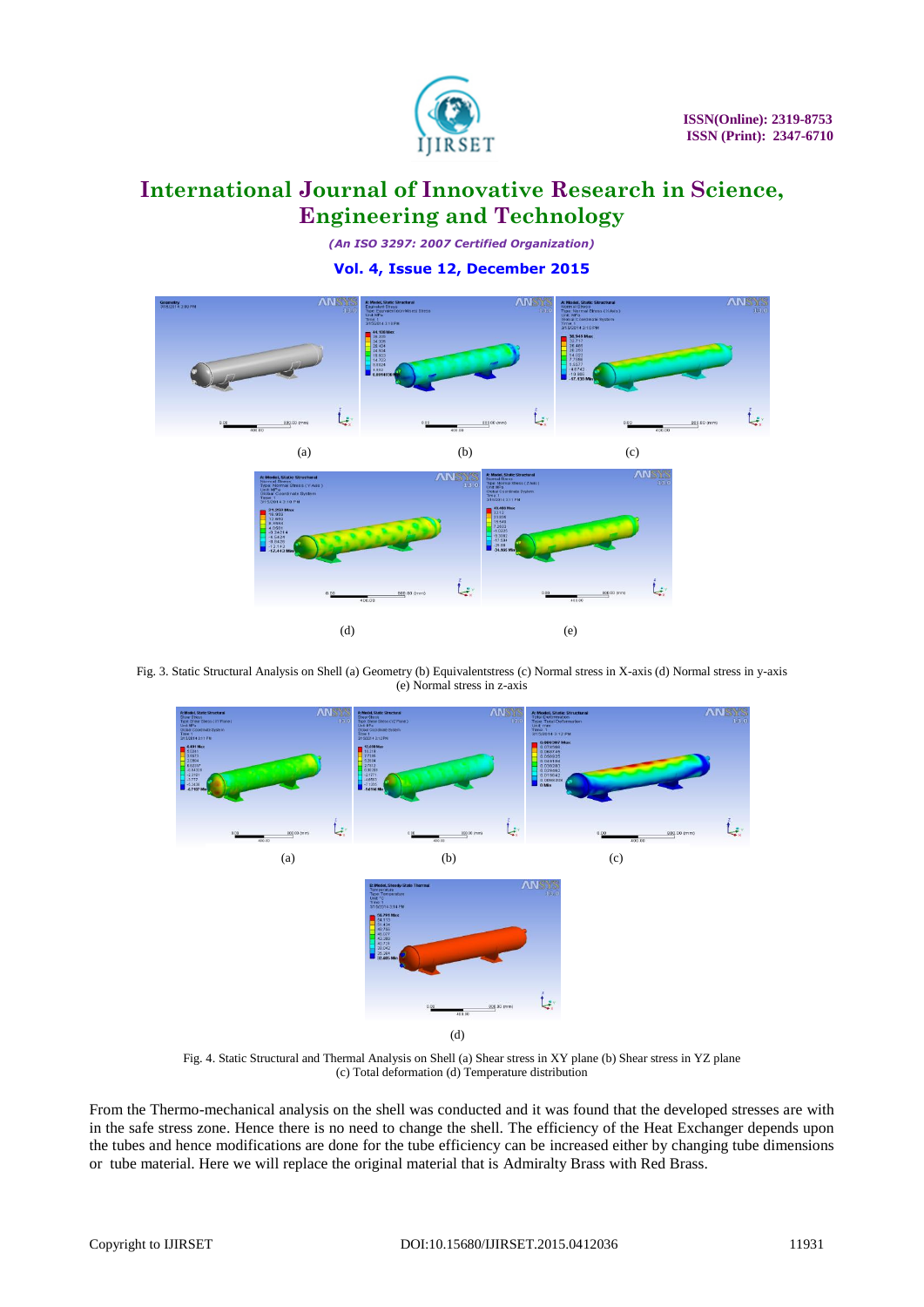

*(An ISO 3297: 2007 Certified Organization)*

### **Vol. 4, Issue 12, December 2015**

### **Thermal and Structural Analysis on Tube**

The Thermal and Structural Analysis on Tube of heat exchanger are modelled using geometry and then applied mesh afterwards we go over the set up and given the boundary conditions and material of tubes i.e. Red Brass and Admiralty Brass and click on the solution and finally we got results that are better than original material i.e. Admiralty Brass. Fig.5 depicts the results of static structural and thermal analysis was done on tube and we have observed Temperature Distribution, Total Heat Flux, Total Deformation and Maximum Equivalent stress for Admiralty and Red Brass.





(a)  $(b)$  (c)





Fig. 5. Static Structural and Thermal Analysis on Tubes (a) Geometric model of tubesfor analysis (b) Temperature distribution for Admiralty Brass (c) Total heat flux for Admiralty Brass (d) Total Deformation for Admiralty Brass (e) Equivalent stresses for Admiralty Brass(f) Temperature distribution for Red Brass(g) Total heat flux for Red Brass(h)Total deformation of Red Brass (i)Equivalent stress of Red Brass

From the Thermal and Structural Analysis was done on the tube , we observed that max temperature is less for red brass that means heat exchange is more , for better rate of heat transfer we obviously need better heat exchange. maximum heat flux is high for red brass that means amount of heat transfer is high per given surface area and total deformation and equivalent stresses are within the safe zone so finally we observed from this analysis red brass shows optimal performance than admiralty brass.

#### VII. **COMPARISON OF RESULTS AND DISCUSSIONS**

The critical components have been designed for sufficient mechanical strength. The distribution of Temperature, Total Heat Flux, Total Deformation and Equivalent Stresses are shown in the Table.2.as shown in Table and graph.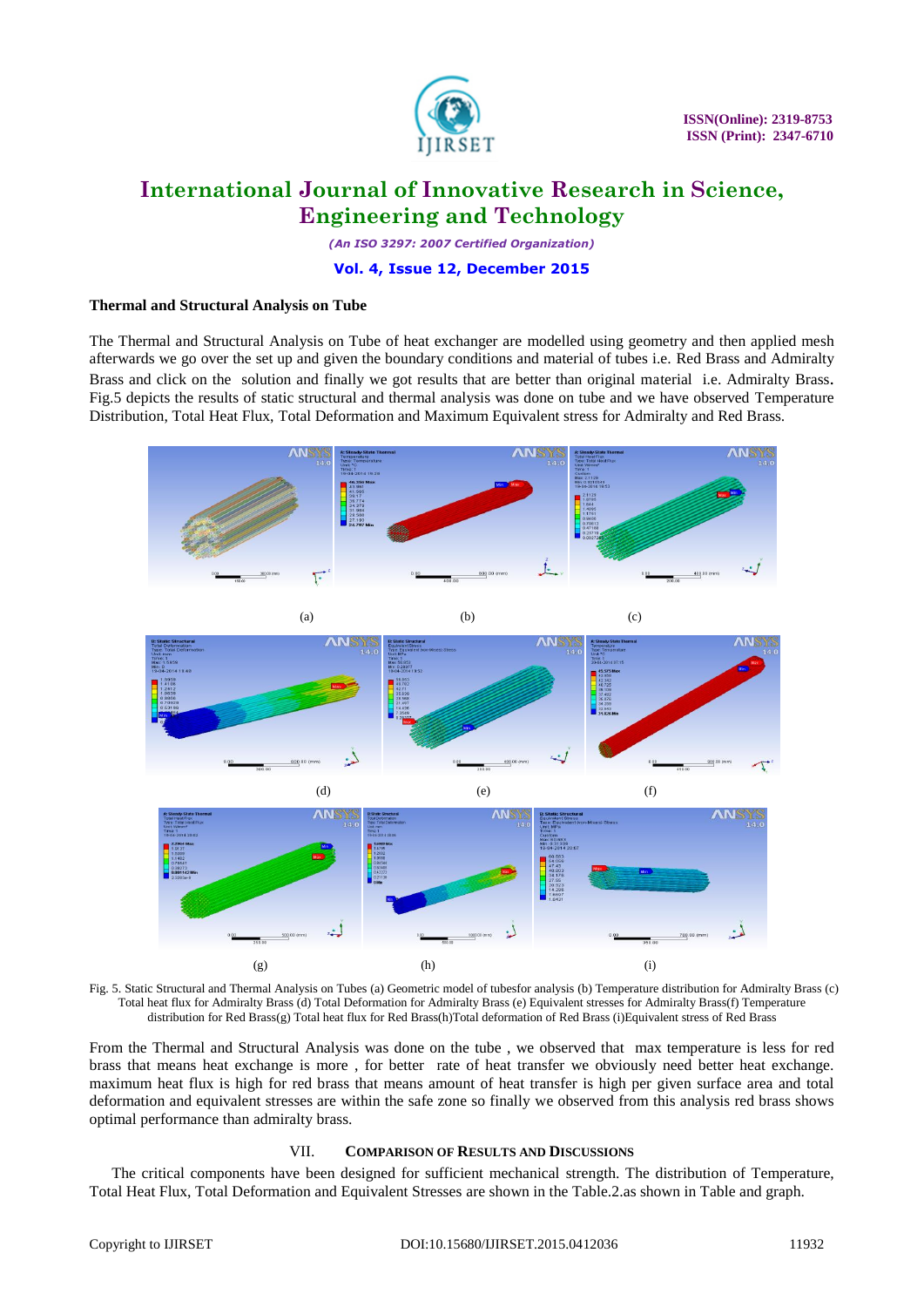

*(An ISO 3297: 2007 Certified Organization)*

## **Vol. 4, Issue 12, December 2015**

Table 2: Evaluated Results of Thermal and Static among the Two Materials

| <b>Distribution</b>  | <b>Admiralty Brass</b> | <b>Red Brass</b> |         |
|----------------------|------------------------|------------------|---------|
| Temperature          | max                    | 46.356           | 45.575  |
| (Centigrade)         | min                    | 25.797           | 31.026  |
| Total heat flux      | max                    | 2.1129           | 2.2964  |
| (W/mm <sup>2</sup> ) | min                    | 0.00101          | 0.00114 |
| Total deformation    | max                    | 1.59             | 1.69    |
| (mm)                 | min                    |                  |         |
| Equivalent stresses  | max                    | 56.85            | 60.68   |
| (Mpa)                | Min                    | 0.2837           | 0.3133  |

From this study it is clear that if we assign Red Brass to the whole assembly then we will get the best possible value of heat flux i.e. 2.2964 W/mm<sup>2</sup> (It is the rate of heat energy transfer through a given surface, per unit time and thermal conductivity is higher than Admiralty Brass) amongst the discussed materials.

### **Comparison Graphs:**



Fig 6. Comparison between Temperature Distributions of Admiralty Brass & Red Brass and comparison of Maximum Total Heat Flux of Admiralty Brass & Red Brass



Comparison of Maximum Total deformation of Admiralty &Red Brass

#### VIII. **CONCLUSION**

The design and analysis of STHE was done with two different materials viz. Admiralty Brass replaced with Red Brass. The observed results shows that all the two materials are thermally and structurally safe, but comparison on total heat flux, temperature distribution, deformation and equivalent stresses we found that Red Brass shows better results than the other one. Hence we consider that Red Brass is the best material that suits for STHE. Thus the design can further be improved by taking new materials and methodologies for the shell and tube side and correlate the results with experimental data that will automatically increase the heat transfer.